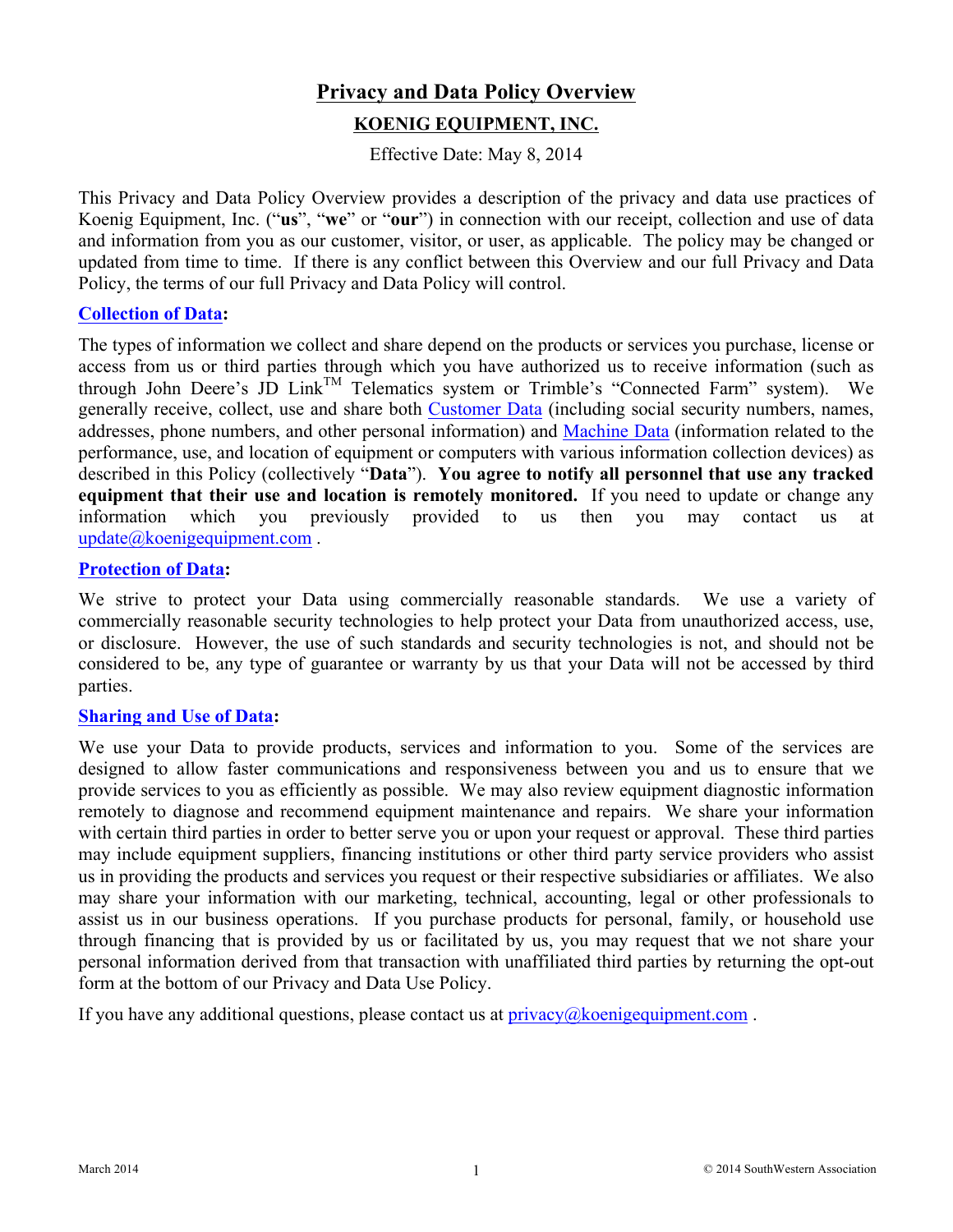# **Privacy and Data Policy**

# **KOENIG EQUIPMENT, INC.**

#### **Effective Date: May 8, 2014**

THE FOLLOWING PRIVACY AND DATA POLICY ("**POLICY**") DISCLOSES THE PRIVACY AND DATA USE PRACTICES OF KOENIG EQUIPMENT, INC. ("**US**," "**WE**," OR "**OUR**") FOR ALL DATA OR INFORMATION WHICH WE RECEIVE FROM YOU, EITHER DIRECTLY OR THROUGH A THIRD PARTY, INCLUDING, WITHOUT LIMITATION, IN PERSON OR BY PHONE AT OUR RETAIL LOCATIONS OR THROUGH WEBSITES, APPLICATIONS, EQUIPMENT, DEVICES OR THE PROVISION OF PRODUCTS OR SERVICES TO YOU. WE CREATED THIS POLICY TO COMMUNICATE OUR PRIVACY AND DATA POLICIES TO EACH OF OUR CUSTOMERS (COLLECTIVELY A "**CUSTOMER**," "**YOU**" OR "**YOUR**") WITH RESPECT TO YOUR INFORMATION.

### **1. What and How Information is Collected**

We collect and share both your Customer Data and Machine Data (collectively "**Data**") as described in this Policy.

**a.** *Customer Data.* To purchase, access, receive, download, upload or use goods or services from us, you may be required to create an account with us, John Deere or another equipment supplier and/or provide various information, which may include personally identifying information (collectively, "**Customer Data**"). Personally identifying information is information that can be used to identify, locate or contact you. If you have a user account with us then you are responsible for maintaining the confidentiality of your user name and password and all uses of your account and password. You agree to immediately notify us of any unauthorized use of your account. If a Customer directly or indirectly communicates with us by e-mail, posts or uploads content or information to a website or application to which we are provided access or otherwise completes online forms, any information provided in such communication will also be collected by us as Customer Data (or Machine Data, as applicable). Data may be collected by us directly from you or your equipment or it may be delivered to us by third parties if you authorize such access be provided by the third party (such as through the JD Link<sup>TM</sup> Telematics system for John Deere Equipment). By providing Customer Data directly to us or granting us access to Customer Data from a third party, you grant us a royalty-free, nonexclusive, perpetual license to use such Customer Data in accordance with this Policy.

**Customer Data** may consist of the following types of information:

Personal Data. Personal Data includes your name, user name, mailing address, e-mail address, phone number, zip code, social security number and similar personal information. We use Personal Data to send Customers e-mail, written or other forms of communications regarding:

- i. Goods or services requested or purchased by Customers;
- ii. Promotional or informational materials about our company, affiliates and/or third parties with whom we conduct business and the related goods and services provided by such businesses;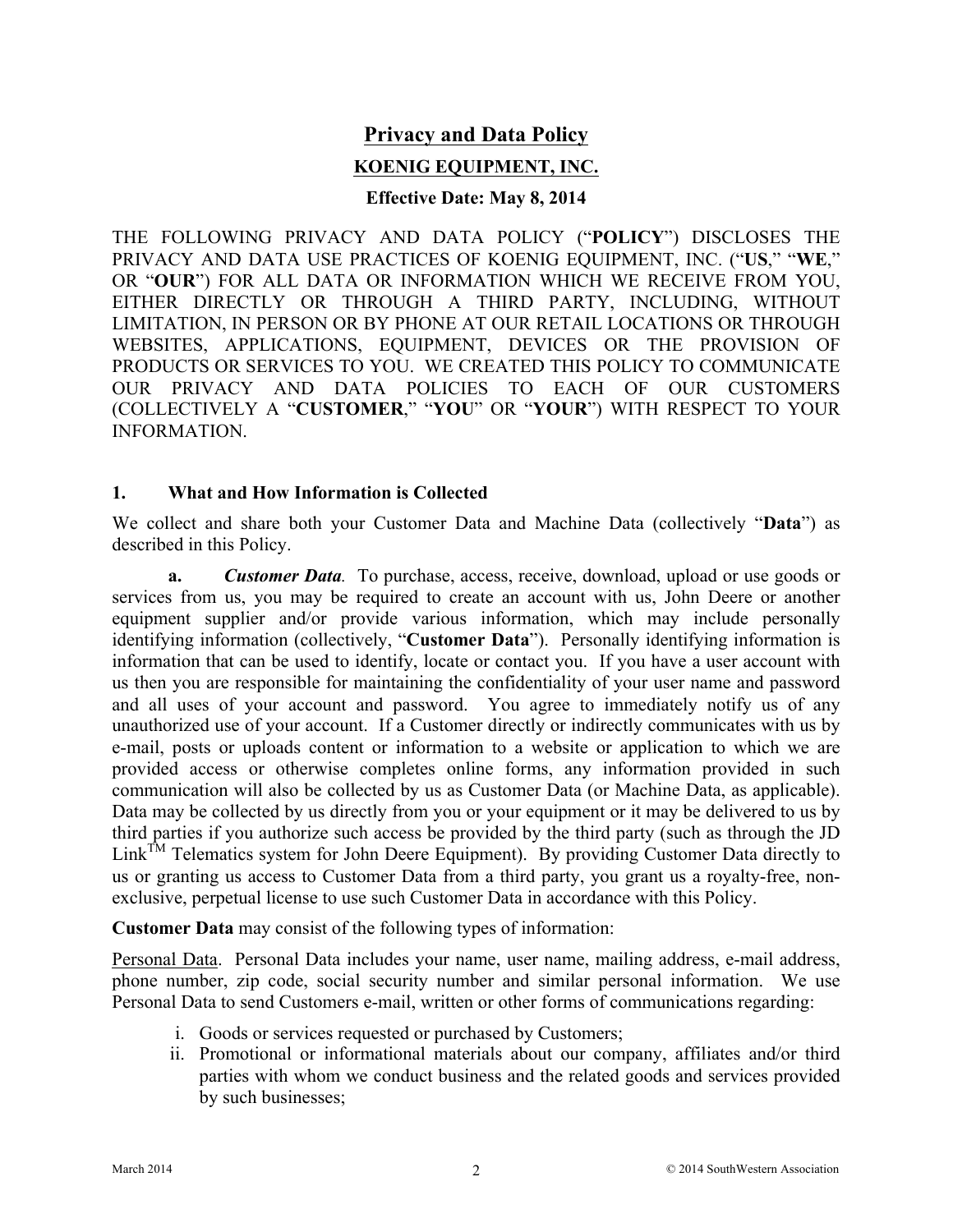- iii. Machine-specific information to participating Customers; and
- iv. Updates, advertisements, offers and announcements relating to the goods and services of our company, affiliates and/or third parties with whom we conduct business.

You consent to receive communications from us electronically, but have the ability to opt-out of receiving future e-mails of the type described in (ii)-(iv) by contacting us at the following e-mail address remove@koenigequipment.com or changing your account preferences, if applicable. Notwithstanding anything to the contrary in this Policy, we may communicate with each Customer by e-mail if such e-mail communication is sent for the purpose of protecting the interests of Customer, including any Customer Data, property or other data, or to provide Customer with any notification or disclosure that may be required under applicable law or our Policy. Accordingly, as a Customer, you agree that all communications, disclosures, and notices sent to you by e-mail satisfy any requirement that notice be provided in writing.

Transaction and Demographic Data. We collect transaction information about your purchases, inquiries and customer accounts to fulfill orders or for our general business needs, including maintenance and warranty services. We also may collect general demographic or preference data regarding your interests, goals or needs to understand who you are and what products and services may interest you or meet your needs.

Financial Data. We may collect financial information from you to complete purchases of goods or services, such as credit card information or your billing address. If you purchase products for personal, family, or household use through financing that is provided by us or facilitated by us, then you have the right to request that we not share any of your personal information derived from that transaction with unaffiliated third parties outside of the requirements to complete your requested transaction by submitting the opt-out form attached to the bottom of this Privacy and Data Use Policy. We may also assist you in applying for financing with certain third parties or engage in direct financing with you. **We may report information about your account to credit bureaus. Late payments, missed payments, or other defaults on your account may be reflected in your credit report.** 

**b.** *Machine Data.* Machine Data includes information that is generated by, collected by or stored on your equipment or any hardware or device interfacing with your equipment, and may be provided directly through such equipment, hardware or device or indirectly when reported to us through you or a third party (collectively, "**Machine Data**"). Machine Data includes, without limitation, the following data, which we may track, collect, receive and use in accordance with this Policy:

- i. Technical information including IP addresses, persistent identifiers, statistical utilization, transmission and access methods and sources, and preference information that is collected by cookies, web beacons, or other similar device based collection technologies. This may include any search that led you to our website, your connection speed or type, and your browser or device information. You may block all cookies by following the instructions applicable to your browser at http://www.aboutcookies.org/page-1;
- ii. Equipment use history including fuel usage, number of engine hours, diagnostic data, software and hardware version numbers, geolocation data, and other equipment data; and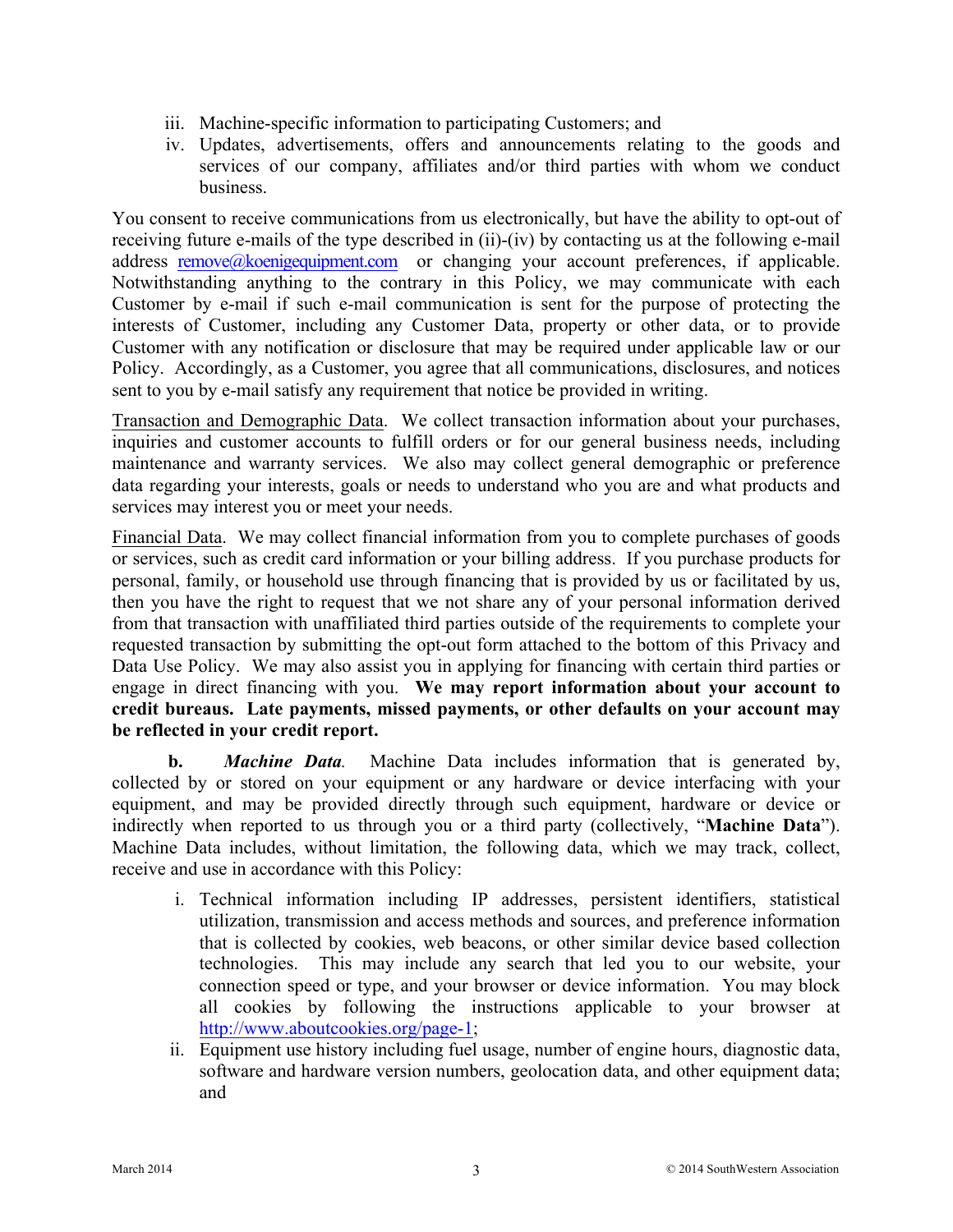iii. Agronomic information including plant, chemical and fertilizer application rates, recorded yields, soil types and moisture levels, and similar crop or field based information.

Machine Data may be collected by us directly from you or your equipment or it may be delivered to us by third parties if you authorize or allow such delivery or access from the third party (such as through the JD  $Link^{TM}$  Telematics system for John Deere Equipment). By providing Customer Data directly to us or granting us access to Machine Data from a third party, you grant us a royalty-free, non-exclusive, perpetual license to use such Machine Data in accordance with this Policy. We are not liable for any errors, omissions, interception, loss of data, lack of capacity, lack of coverage or lack of availability, or other errors related to the transmission of any Machine Data by any third party.

YOU AGREE THAT YOU WILL CLEARLY AND CONSPICUOUSLY NOTIFY ANY AFFECTED PERSONNEL THAT THE MACHINE DATA IS CONTINUOUSLY MONITORED AND DELIVERED, INCLUDING POTENTIALLY PERSONAL AND LOCATION DATA, AND THAT YOU WILL OBTAIN ALL NECESSARY CONSENTS AND APPROVALS FROM YOUR PERSONNEL AS REQUIRED BY APPLICABLE LAW TO COLLECT AND PROVIDE SUCH DATA TO US.

## **2. Confidentiality, Security and Storage of Data**

Except as otherwise provided in this Policy, we will keep all of your Data that personally identifies you (e.g., your name and address) as private and will not share it with third parties, unless such disclosure is necessary to:

- i. Comply with a law (or based upon our good-faith belief that disclosure is necessary to comply with a law);
- ii. Protect our rights or property; or
- iii. Enforce this Policy or any of our other policies and guidelines.

We may also share your Data as provided below, when required by a third party through whom you authorized or allowed Data to be transmitted to us or when otherwise authorized or requested by you.

We will not sell your Data to third parties except in the case of a sale of substantially all of our business or assets or the business or assets of one or more of our locations or business divisions or as otherwise permitted below with respect to aggregate Data. We may permanently delete or destroy any and all Data at any time as determined by us. We use a variety of commercially reasonable security technologies to help protect your Data from unauthorized access, use, or disclosure. However, the use of such security technologies is not, and should not be considered to be, any type of guarantee or warranty by us that your Data will not be accessed by third parties, or that we will use all available security technologies to prevent unauthorized access to, use, or disclosure of your personally identifying information.

### **3. Sharing and Use of Information**

We share your Data with our affiliates, suppliers, vendors, and/or their agents and employees as we deem necessary for the provision of goods and services to you. Specifically, we may share your Data: (i) with third parties assisting us in the provision, administration, and management of goods and services generally; (ii) with third parties that assist us in providing goods and services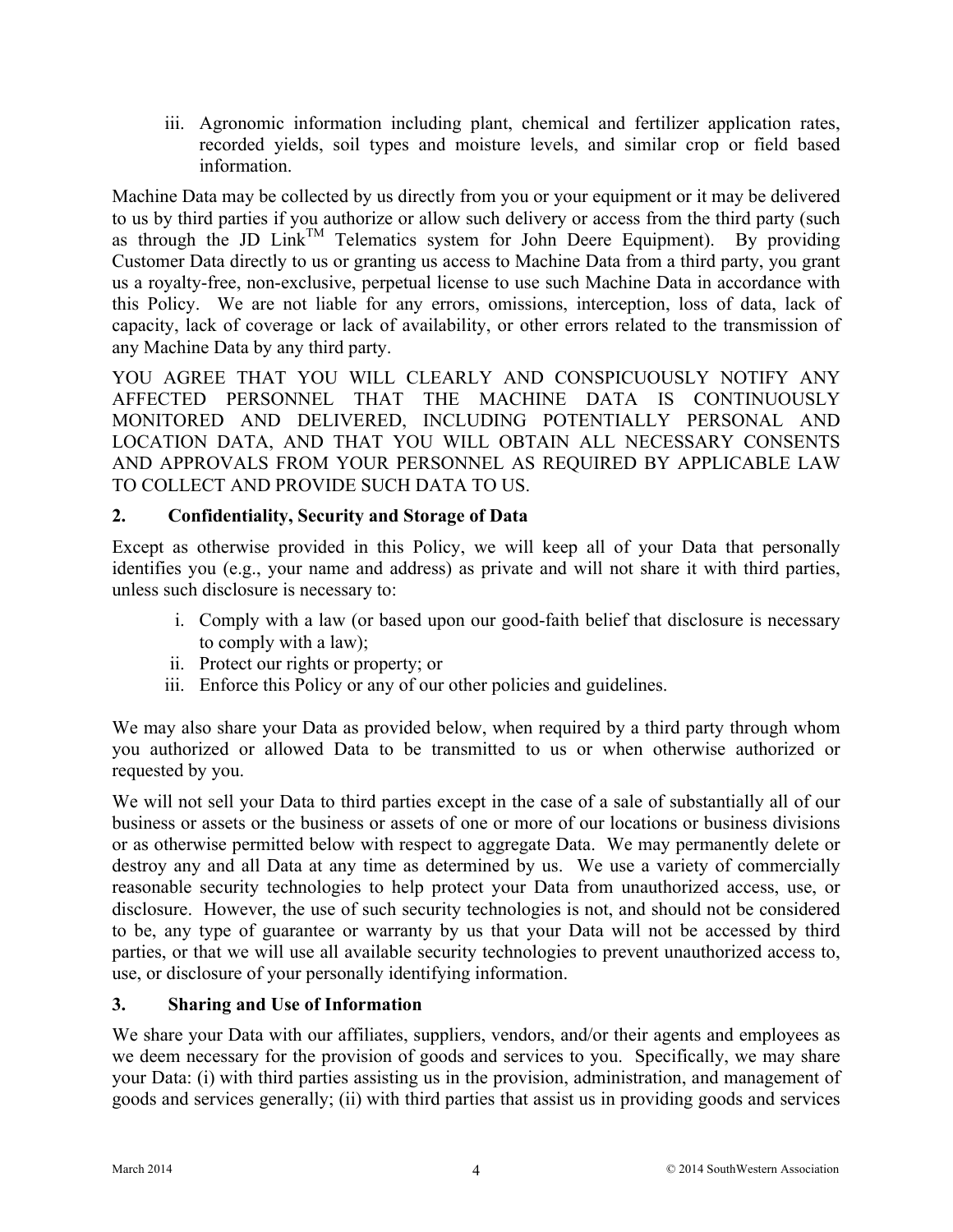that you request; (iii) with third parties that support our business operations or provide marketing or advertising services on our behalf, including marketing, technical, accounting, legal or other professionals; and (iv) as otherwise permitted by law or approved by you. We may use your Data for our general business operations and goods and services provided by us if it is in a form that is not capable of being personally identified with you or if it is combined with Data from one or more other customers in aggregate form that does not personally identify any particular customer. We may also sell, license or otherwise provide such de-identified or aggregated data to third parties.

While we use commercially reasonable efforts to safeguard your Data when transmitted to third parties, we do not warrant that your Data will be transmitted without unauthorized interception or modification or that your Data will not be accessed or compromised by unauthorized third parties.

## **4. Collection of Your Information by Third-Party websites**

Our website may contain links to other websites. We are not responsible for the privacy practices or the content of such websites. We may allow third-party advertisers to place ads on our website. These third-party advertisers may use cookies or similar technologies to help present the advertisements to you or to help measure the effectiveness of their advertisements. Some advertisers may use cookies to serve ads to our users or Customers based on their visits to our website and other websites on the Internet. The use of such technologies is subject to the privacy policies of the third-party advertisers and is not covered by this Policy. As a result, if you respond to any such third-party advertisers by clicking on the advertisements and/or visiting their websites or the websites of any other third party, be sure you evaluate their privacy policies before providing them any of your information. To opt-out of a third party's use of cookies, you must visit such third party's website and follow its specified opt-out procedures. You may optout of Google's use of the DoubleClick cookie by visiting the Google Advertising Policies and Principles page at http://www.google.com/policies/privacy/ads/. You can opt out of some, but not all, of third-party advertiser cookies in one location at the Network Advertising Initiative optout website, located at www.networkadvertising.org/managing/opt\_out.asp. You may block all cookies by following the instructions applicable to your browser at http://www.aboutcookies.org/page-1.

### **5. Updates and Changes to Policy**

We reserve the right, at any time and without notice, to add to, change, update, or modify this Policy by posting such addition, change, update, or modification on our website. Any such addition, change, update, or modification will be effective immediately upon posting on our website.

### **6. Eligibility; Compliance with Children Privacy Issues**

We do not knowingly collect or maintain personally identifiable information from children under the age of 13. If you know of someone using our website that is under the age of 13, please notify us immediately. If we are informed that anyone under the age of 13 is using the website, his or her account will be cancelled and all of his or her information will be deleted from the website as soon as practical.